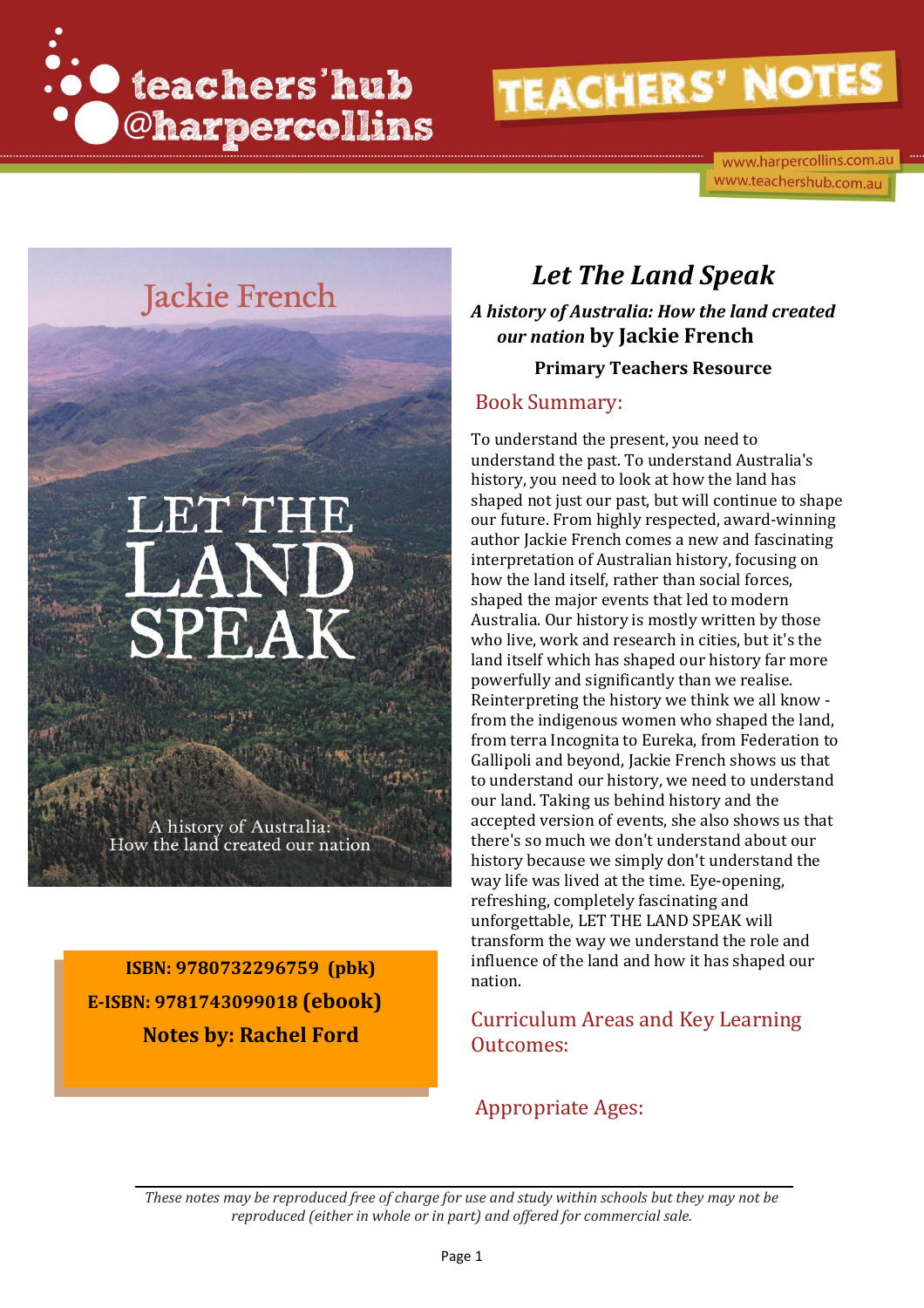

www.harpercollins.com.au www.teachershub.com.au

#### **Contents**

- **Introduction**
- **About the author**
- **Author inspiration**
- **How to use these notes**
- **Study notes on themes and curriculum topics:**
- Curriculum area:
	- History
	- Geography
- Reading strategies
- **Questions for reading and discussion**

**Author inspiration** 

- **Bibliography**
- **About the author of the notes**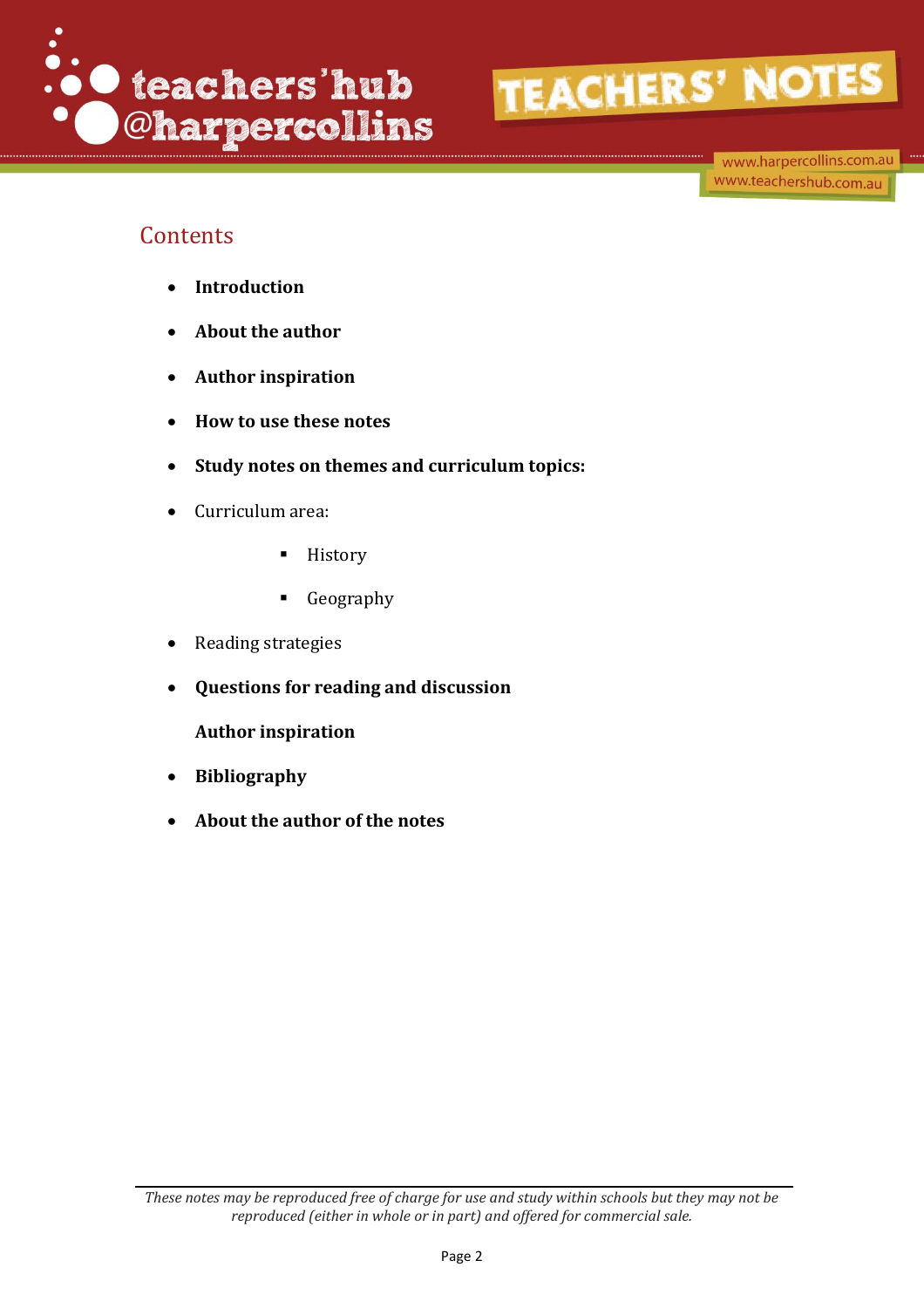

www.harpercollins.com.au www.teachershub.com.au

#### **Introduction**

*Let the Land Speak - A history of Australia: How the land created our nation* explores the relationship between Australia's people and the land, from the traditional owners of the land to the people that populate Australia today.

#### **How to use these notes**

The Teacher's Notes have been written for Primary School Teachers who are teaching The Australian Curriculum: Geography and The Australian Curriculum: History. *Let the Land Speak – A history of Australia: How the land created our nation* presents a range of information and opinions on the importance of the land from both a geographic and historic context and therefore is a good companion text for teachers teaching geography and history. The text also provides teachers with an alternate point of view to the development and history of Australia to traditional textbooks.

These notes have been arranged in chronological order by chapter. The chapters most relevant to Primary School Teachers from years 4 – 5 have been addressed. It is recommended that the teacher read the relevant content from each chapter, and where appropriate, modify the language level of the content for their students. The activities in these notes are designed to stimulate thought, discussion and debate on traditional representations of Australian geographical concepts and historical knowledge and understanding.

Where possible, and appropriate, the activities include cross curricula learning opportunities such as creating multi-modal pieces of literature and mathematical problem solving.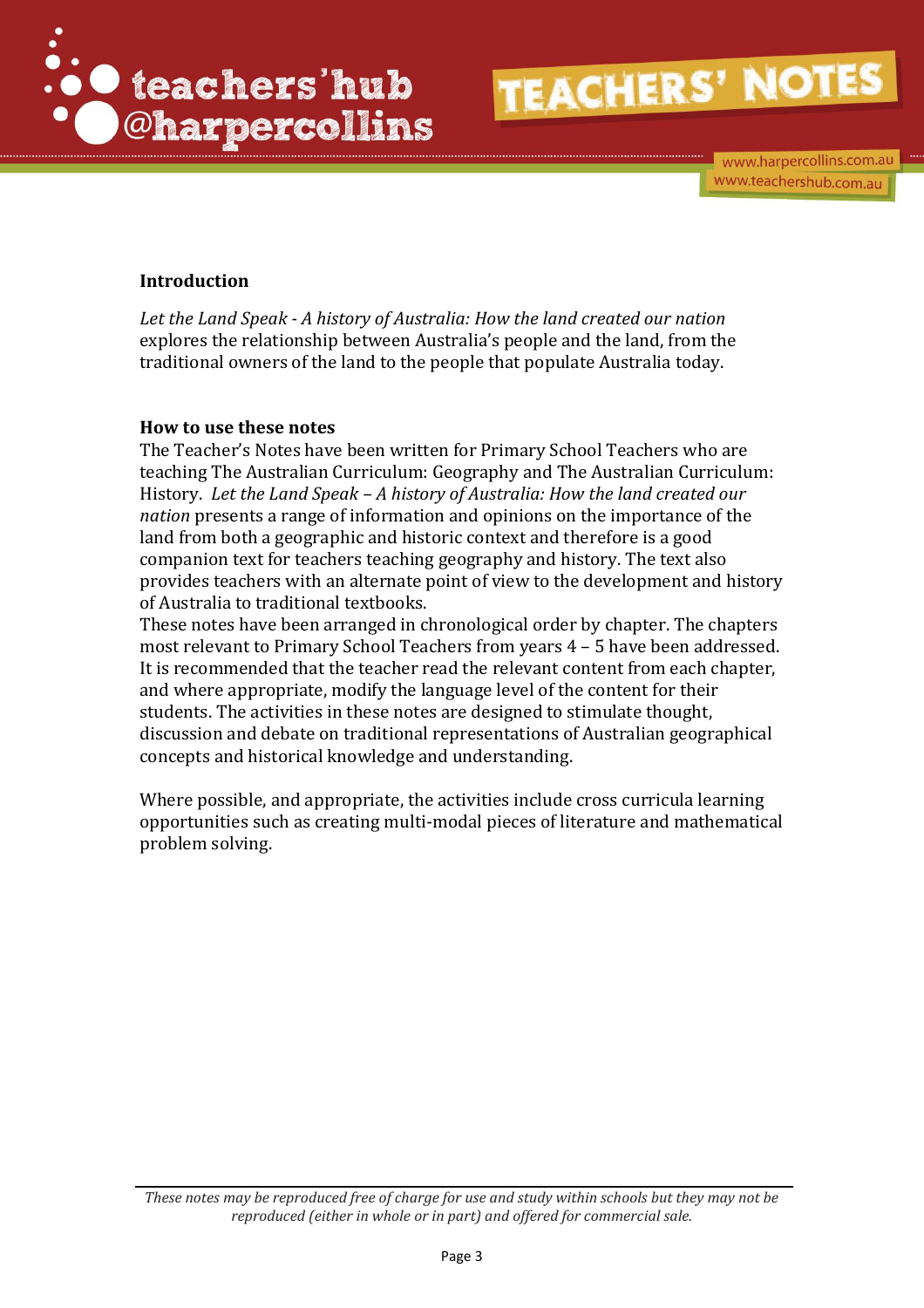

www.harpercollins.com.au www.teachershub.com.au

#### **Study notes on themes and curriculum topics:**

This text will be useful in addressing the Australian Curriculum: Geography

Geographical Knowledge and Understanding: Year Four

- The types of natural vegetation and the significance of vegetation to the environment and to people (ACHGK021)
- The importance of environments to animals and people, and different views on how they can be protected (ACHGK022)
- The custodial responsibilities of Aboriginal, Torres Strait Islander Peoples have for Country/Place and how this past and present views about use of resources (ACHGK023)
- The natural resources provided by the environment and different views on how they cold be used sustainably (ACHGK025)

Geographical Knowledge and Understanding: Year Five

- The influence of people, including Aboriginal and Torres Strait Islander Peoples on the environmental characteristics (ACHGK027)
- The influence of the environment on the human characteristics of a place (ACHGK028)
- The influence of the environment on the human characteristics of places and the management of spaces within them (ACHGK029)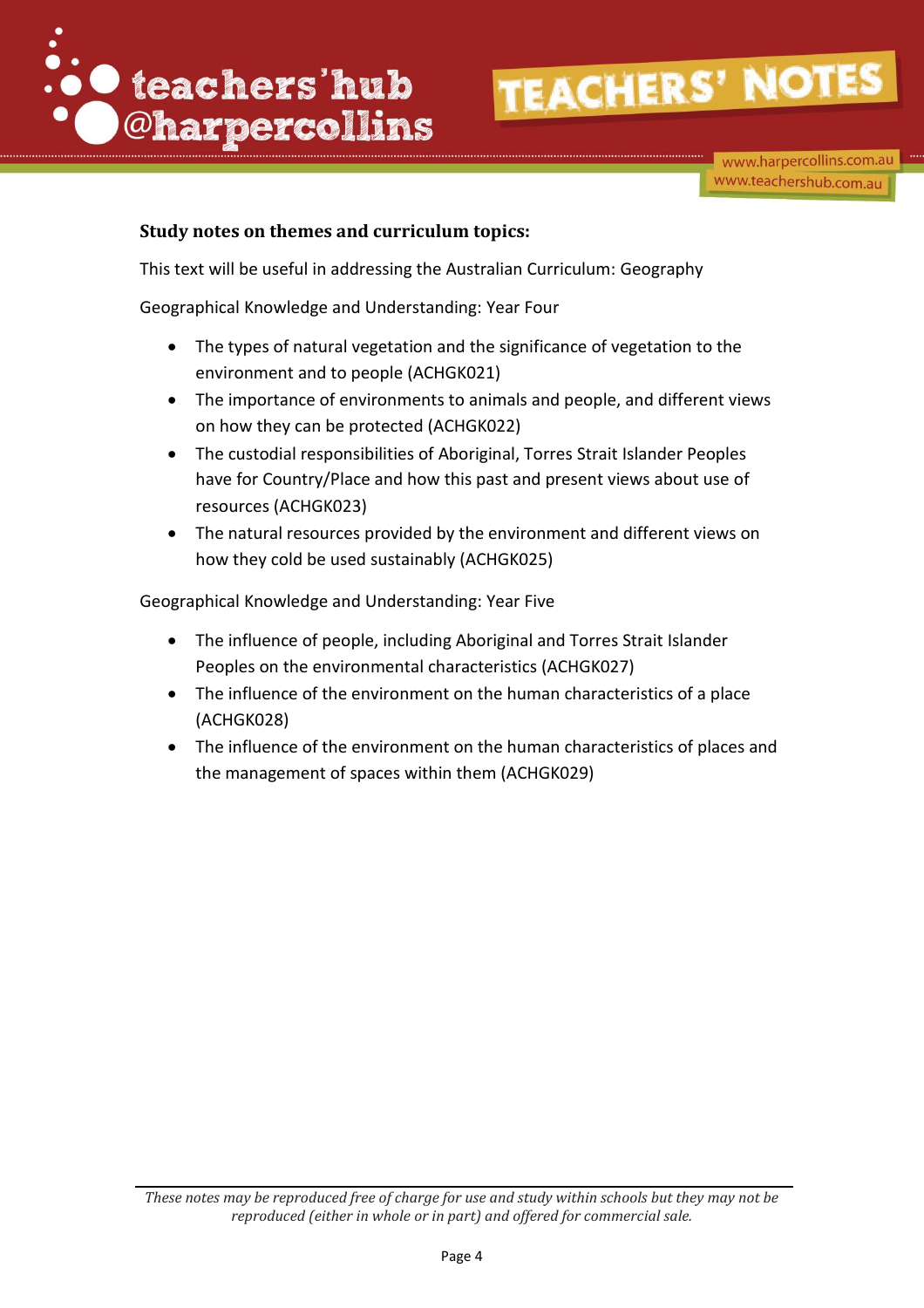

www.harpercollins.com.au www.teachershub.com.au

This text will be useful in addressing the Australian Curriculum: History

Historical Knowledge and Understanding: Year Four

- The diversity and longevity of Australia's first peoples and the ways Aboriginal first peoples and the ways Aboriginal Torres Strait Islander peoples are connected to Country and Place (land sea, waterways and skies) and the implications for their daily lives (ACHHK077)
- The journey(s) of AT LEAST ONE world navigator, explorer of trader up to the late eighteneeth century up to the late eighteenth century, including their contacts with other societies and any impacts (ACHHK078)
- Stories of the First Fleet, including reasons for the journey, who travelled to Australia, and their experiences following arrival (ACHHK079)
- The nature of contact between Aboriginal people and/or Torres Strait Islanders and others, for example, the Macassans and the Europeans, and the effects of these interactions on, for example families and the environment (ACHHK080)

Historical Knowledge and Understanding: Year Five

- The nature of convict or colonial presence including the factors that influenced patterns of development, aspects of daily life of the inhabitants (including Aboriginal Peoples and Torres Strait Islander Peoples) and how the environment changed (ACHHK094)
- The impact is a significant development or event on a colony; for example, frontier conflict, the gold rushes, the Eureka Stockade, internal exploration, the advent of rail, the expansion of farming, drought (ACHHK096)

The role of that a significant individual or group played in shaping a colony; for example, explorers, farmers, entrepreneurs, artists, writers, humanitarians, religious or political

*These notes may be reproduced free of charge for use and study within schools but they may not be reproduced (either in whole or in part) and offered for commercial sale.*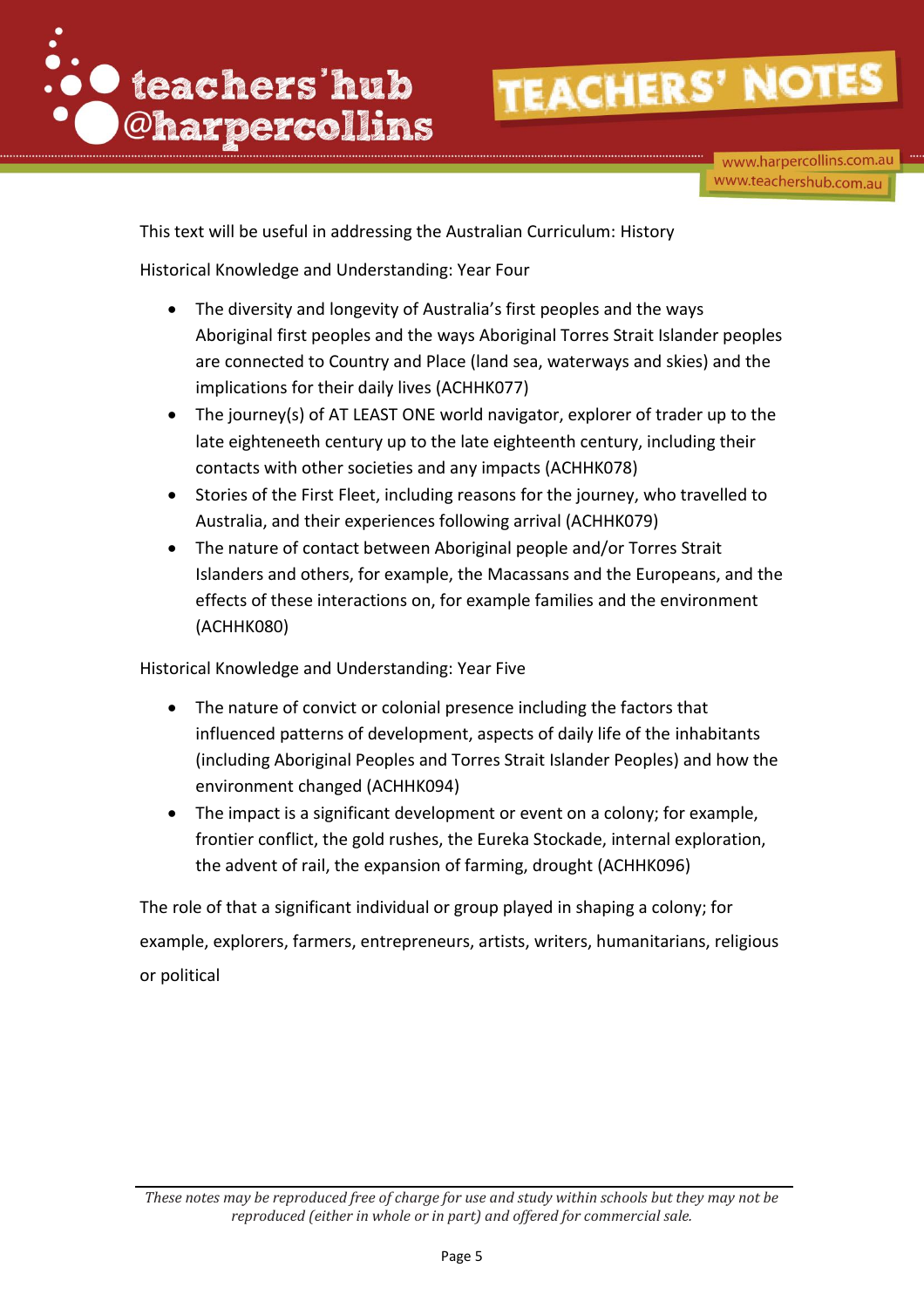

www.harpercollins.com.au www.teachershub.com.au

#### **Reading strategies**

Students can find working with non-fiction texts, especially those with few visual clues, difficult, especially when they first start working with them. By providing the students with support through reading strategies, students are better able to engage and work with complex texts.

Group reading provides students with an opportunity to work through the text together and to support each other as they are reading. By taking it in turns to read, the students are also able to take the opportunity to record notes, and mark up new and unfamiliar words whilst another students is reading. One way to do this is to use a reading chart (see the end of these notes) as students read through the text. The reading record is a summary of the information that the students have read and can be used to compare different interpretations of the text with each other as well as an record that can be referred to as students' progress in their studies.

#### **Questions for reading and discussion**

#### **Before you begin**

Jackie French states *this book is the story of the land's influence on iconic Australian events* (p.6). Working in small groups, students complete the following tasks:

- Define the following words
	- o Influence
	- o Iconic
	- o Events
- Brainstorm iconic events that the students may know for example local festivals, past bushfires, NAIDOC week etc.
- Circle any events that may be influenced by geography for example bushfires.
- Use the events to create a table that shows iconic Australian events that.
- Using a think, pair, share strategy, students compare their lists.
- After completing the think, pair, share, students make any changes to their lists that they think are necessary.
- Students report their findings to the class.

*These notes may be reproduced free of charge for use and study within schools but they may not be reproduced (either in whole or in part) and offered for commercial sale.*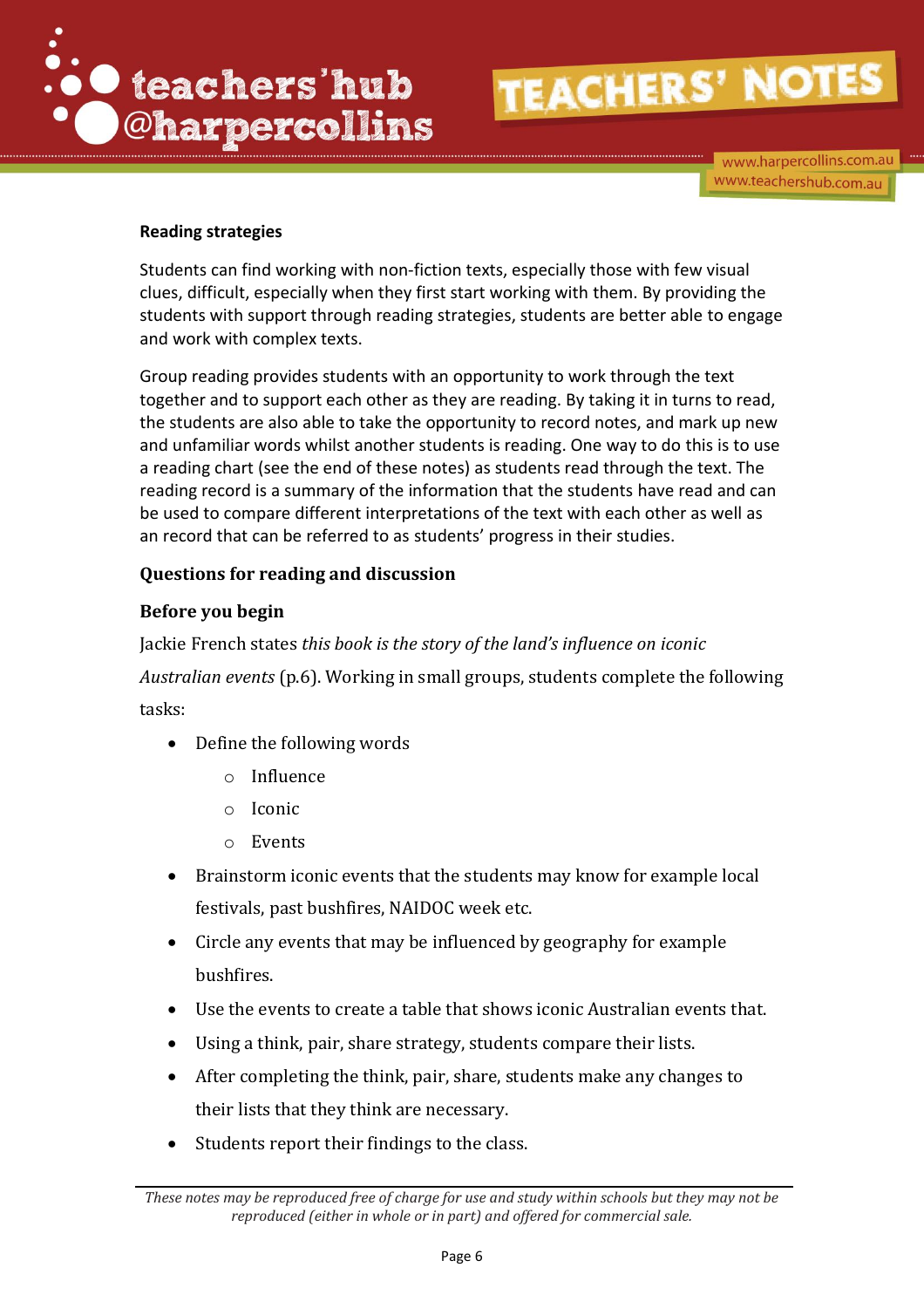

www.harpercollins.com.au www.teachershub.com.au

In the introduction to the text, Jackie French writes *History is stories. Some of them not necessarily the most accurate or unbiased – get written down* (p.7). As a whole class, discuss what the students think this statement means including any examples from their experience in studying history and their own life experience.

List the inventory of the HMAS Bark *Endeavour* from 1768. The HMAS Bark *Endeavour* is described as being twice the size of a suburban house. Using the inventory list, complete the following tasks:

- Research the size of the typical suburban house in Australia.
- Using grid paper, sketch out the space that two suburban houses would take, to scale (this is the size of the HMAS Bark *Endeavour)*.
- On the grid paper, mark out how the inventory would fit in the space.
- Looking at the paper and the available space, discuss why it would be important for the boats/ships that were exploring the world to stop and get fresh water, grass and other supplies at regular intervals.

Using a large physical map of Australia as a class, identify and mark all of the harbors. Using the map, the Internet and other sources, mark all of the places that may have provided safe harbor for sailors if they understood the winds and other factors. For example, on the NSW South Coast, Jervis Bay, if entered correctly would provide safe passage for boats, Wreck Bay, which boats tried to enter, was too shallow and treacherous (hence the name 'Wreck Bay').

As a class discuss the statement "To understand our history you need to understand our land" (p.8)

In small groups read the statement "We need to listen to our land" (p.9) and complete the following tasks:

- Identify who the "we" are,
- Evaluate the word "need"
- Describe what "listening to our land" involves.
- As a group imagine you are writing a letter to your grandchildren. In the letter explain to your grandchildren why it is important to "listen to our land"

*These notes may be reproduced free of charge for use and study within schools but they may not be reproduced (either in whole or in part) and offered for commercial sale.*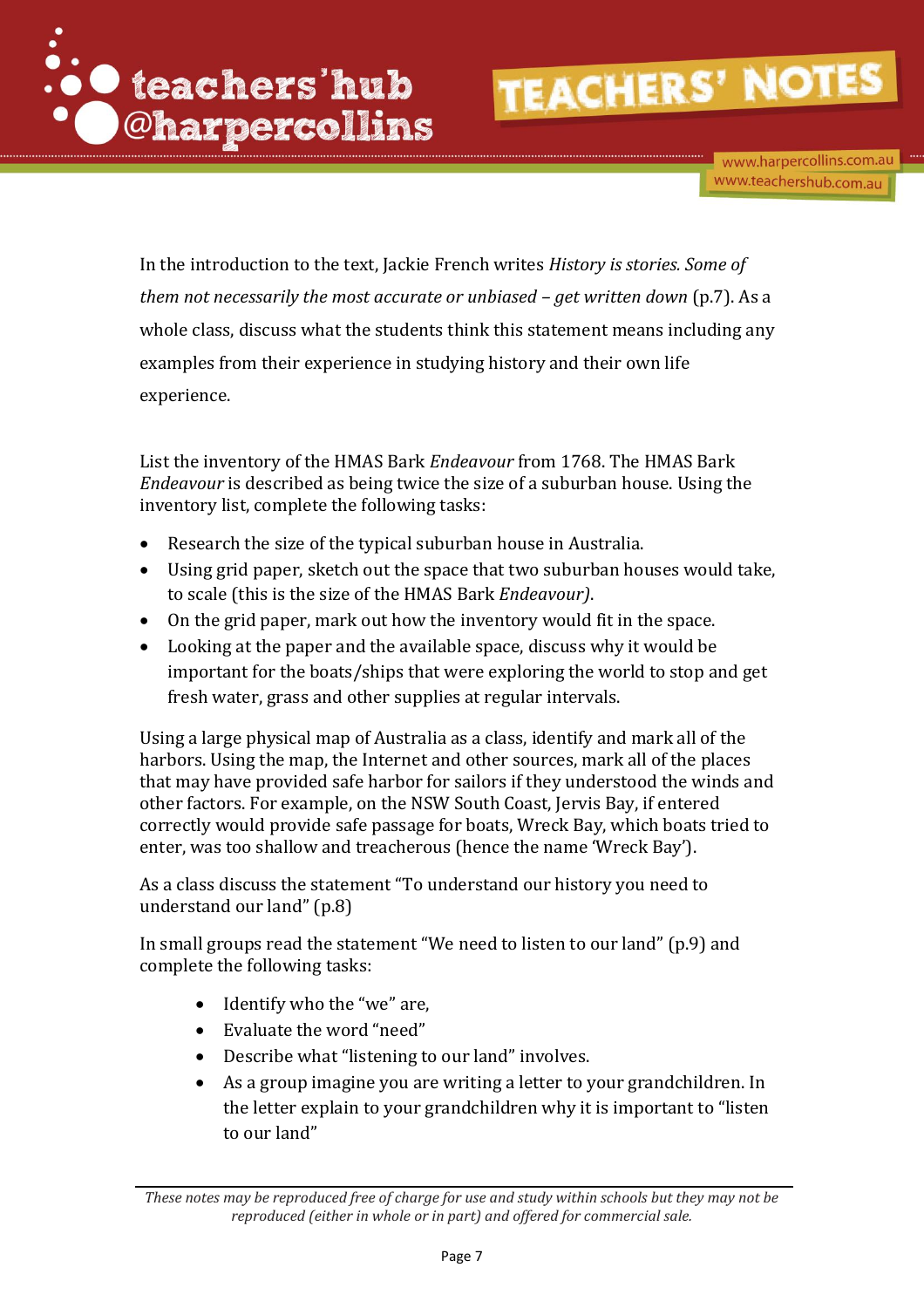

www.harpercollins.com.au www.teachershub.com.au

#### **Chapter one: the real First Fleet**

Chapter one tells an imaginative recreation of what may have happened as the first peoples arrived in the Australia.

Divide the students into small groups and complete the following tasks:

- Allocate each group one part of the first chapter.
- Taking it in turns, students read their allocated part of the story out loud; those students who aren't reading should take notes on what they hear (new words, key ideas, images that come into their head etc.)
- After reading their allocated sections students take it in turns to discuss what they have learnt from the text.
- Using their notes and the discussion, the student use a storyboard (see the end of these notes) to map out the key events and ideas in their allocated section of the text.
- Students use the storyboard to create a multi-modal text.

Extension 1: As a class, discuss how the students felt about this story and if they think it is probable/possible. Students show give reasons for their thoughts.

Extension 2: Conduct further research into the different theories of the arrival of the first people in Australia, including local Dreaming stories. Compare and contrast the research using a compare and contrast chart (see the end of these notes).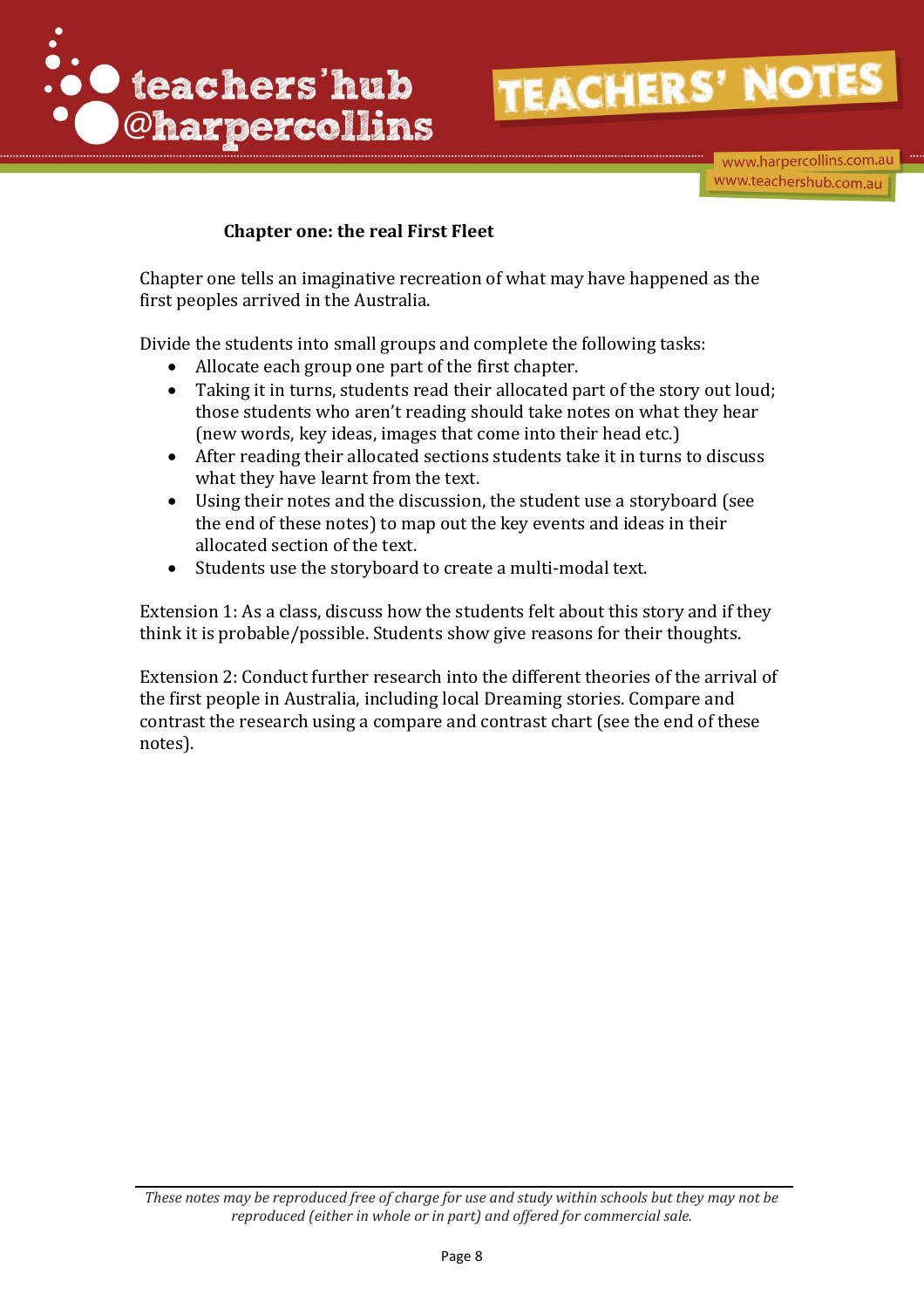

www.harpercollins.com.au www.teachershub.com.au

#### **Chapter two: the Ice Age that made three hundred nations**

Chapter two examines the ways the first peoples may have used to arrive in Australia and the way the land, in particular the ice age and glaciers may have influenced the paths taken by these people once in Australia. The chapter also begins to explore some of the myths and popular misconceptions about Aboriginal people.

As a whole class, create a list of the myths about Australia's first people for example: the didgeridoo was only played in parts of the Kimberley and far northern Australia, not all of Australia.

As a class, using the text and other sources; list the different kinds of housing that the Aboriginal People lived in. Working individually, students choose one kind of house and create an annotated diagram for the house including the reasons why each feature was important.

Extension: research the houses that are currently in the student's local area, from heritage-listed houses to those that are more contemporary. Place the houses on a timeline and annotate the important features of the house. Using the research and the knowledge gained from both activities, ask the students to draw their ideal house, annotating and describing all of the important features.

Divide the students into small groups and complete the following tasks:

- Using a KWL chart (see the end of these notes) or similar, write down all of the information the students know about the Aboriginal and Torres Strait Islander cultures.
- As a group, choose 3-5 areas that the students would like to find out more about, for example: traditional local housing, traditional music and dance, traditional medicine etc.
- Students work together to conduct their research and complete the KWL chart.
- Students create a digital summary of their research.
- Students present their research to the class.

Use an Indigenous language map (available from AIATSIS) and identify the Indigenous Nations and languages that may have been in the students' local area. Using a physical map and a climate map of the local area, identify the geographic features that may have assisted the first people as they lived in the area, for example, a local creek that would provide fresh water and a place to catch fish and other animals.

*These notes may be reproduced free of charge for use and study within schools but they may not be reproduced (either in whole or in part) and offered for commercial sale.*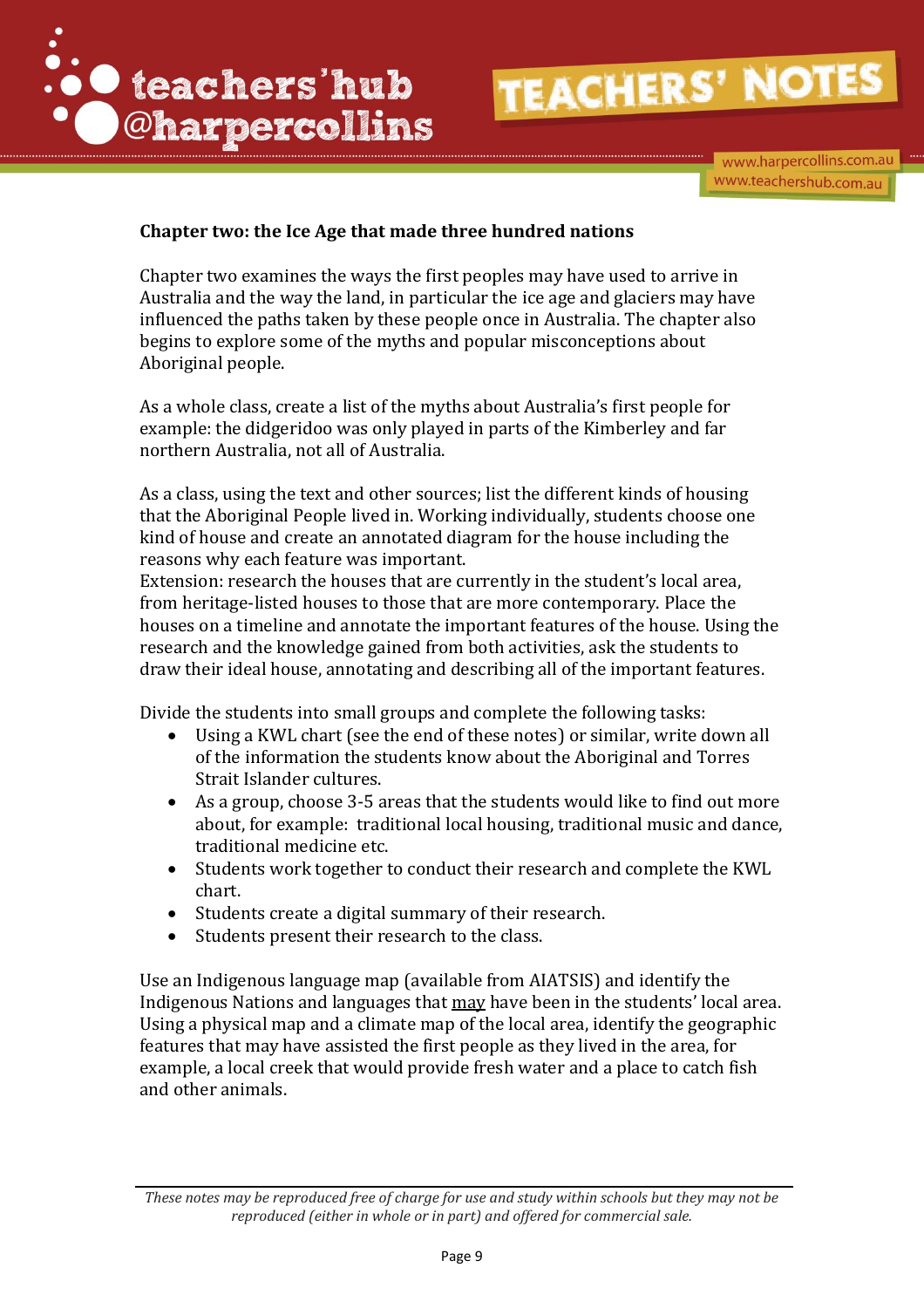

www.harpercollins.com.au www.teachershub.com.au

#### **Chapter three: Cooperate or die**

Chapter three discusses aspects of the lifestyle of the first peoples of Australia, including the role of ceremonial battles, trade and kinship relationships. This is then explored in relation to the arrival of the people from the first fleet in 1788 and the differences in their weapons as well as the way the first people fought the arrival of the first fleet and subsequent arrivals through raids and other forms of defense.

Working in pairs, students read the first two paragraphs of the text under the heading "The land of few languages". After reading the text, students complete the following activities:

- Identify the number of people who were in Australia
- Identify the number of nations in Australia.
- Imagine that an equal number of people lived in each nation, how many people would you find in each nation if the populations was:
	- o 300, 000 people
	- o 500, 000 people
	- o 1, 000, 000 people

In small groups read the section "How to get along" taking it in turns to read out loud and to take notes. After completing the reading, the students discuss what they think the key points are and write them down in a list. The students also discuss any new terms or difficult phrases for example "mutual reliance" and rewrite them in their own words. Using a physical map of Australia, mark the places where people gathered. Looking at the physical map, describe what features of the region would be of benefit to the gathering peoples for example, large grass plains for kangaroos to eat, breed and raise their young.

Choose one conflict that is listed in the text or another conflict or warrior that the students may be aware of for example Jandamarra of the Bunuba people. Research the conflict using a KWL chart (see end of these notes). The students should try to find any evidence about the way geography influenced the conflict. After completing their research, the students create a multi-modal text of the conflict they have researched.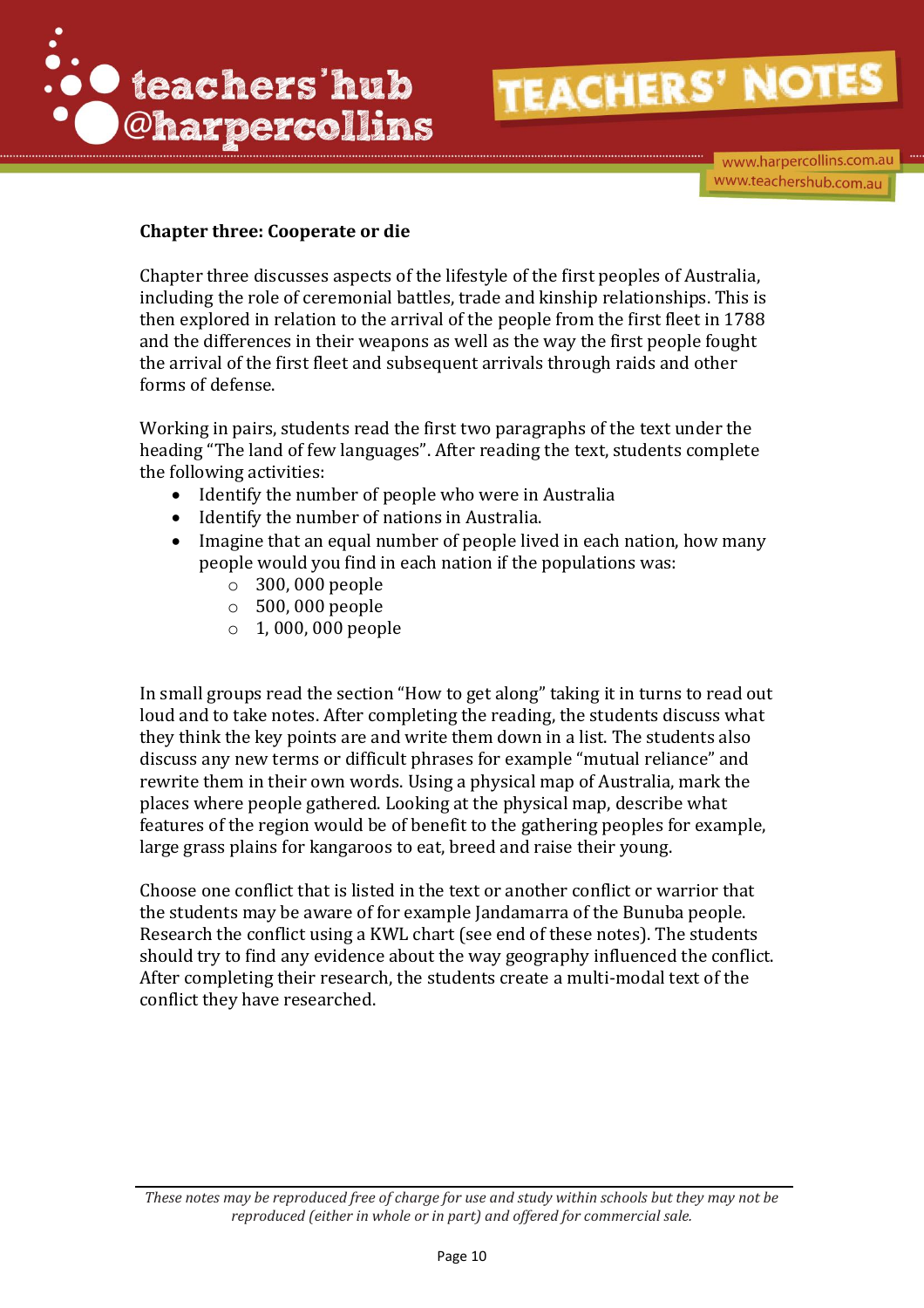

www.harpercollins.com.au www.teachershub.com.au

#### **Chapter four: The women who made the land**

Chapter four discusses the roles of women in traditional and contemporary Aboriginal society as well as the lack of information on Aboriginal women and their roles in traditional recorded history. Before beginning the unit with the students, read through the chapter and create a summary of the traditional foods used in different local areas.

Provide the students with a summary of the traditional local foods. After reading the summary, students complete the following tasks small groups:

- Research the traditional foods in the local area.
- Identify what is still available in the area, what is endangered and what has become extinct.
- Discuss what can be done to help sustain traditional local foods.

As a whole class read the section: "The land with no ovens or cooking pots". After reading the section make a chart that lists all of the utensils, what plants they come from and how they are used and why they are important. Highlight any utensils that could be made in the local area.

"Probably more than half, even nine-tenths, of the food in Indigenous diets was hunted, collected, caught or planted and harvested by women. But looking at colonial paintings in art galleries, the classic Indigenous food-gathering theme is "bloke with dead kangaroo and spear"."

As a whole class, read the quote from Jackie French above. Discuss why you think the representations of men are much higher than the representations of women in art. Using either the online collection, or by visiting a state or national gallery complete the following activities in small groups:

- Choose three to five paintings from the colonial period that contain images of Aboriginal people.
- Identify what the Aboriginal people are doing in the paintings.
- Identify what any other people are doing in the paintings.
- Imagine you are from 500 years in the future and have uncovered these paintings as part of an archaeological dig. Describe and evaluate what these paintings tell you, as an archaeologist about people's lives during eth colonial period.

*These notes may be reproduced free of charge for use and study within schools but they may not be reproduced (either in whole or in part) and offered for commercial sale.*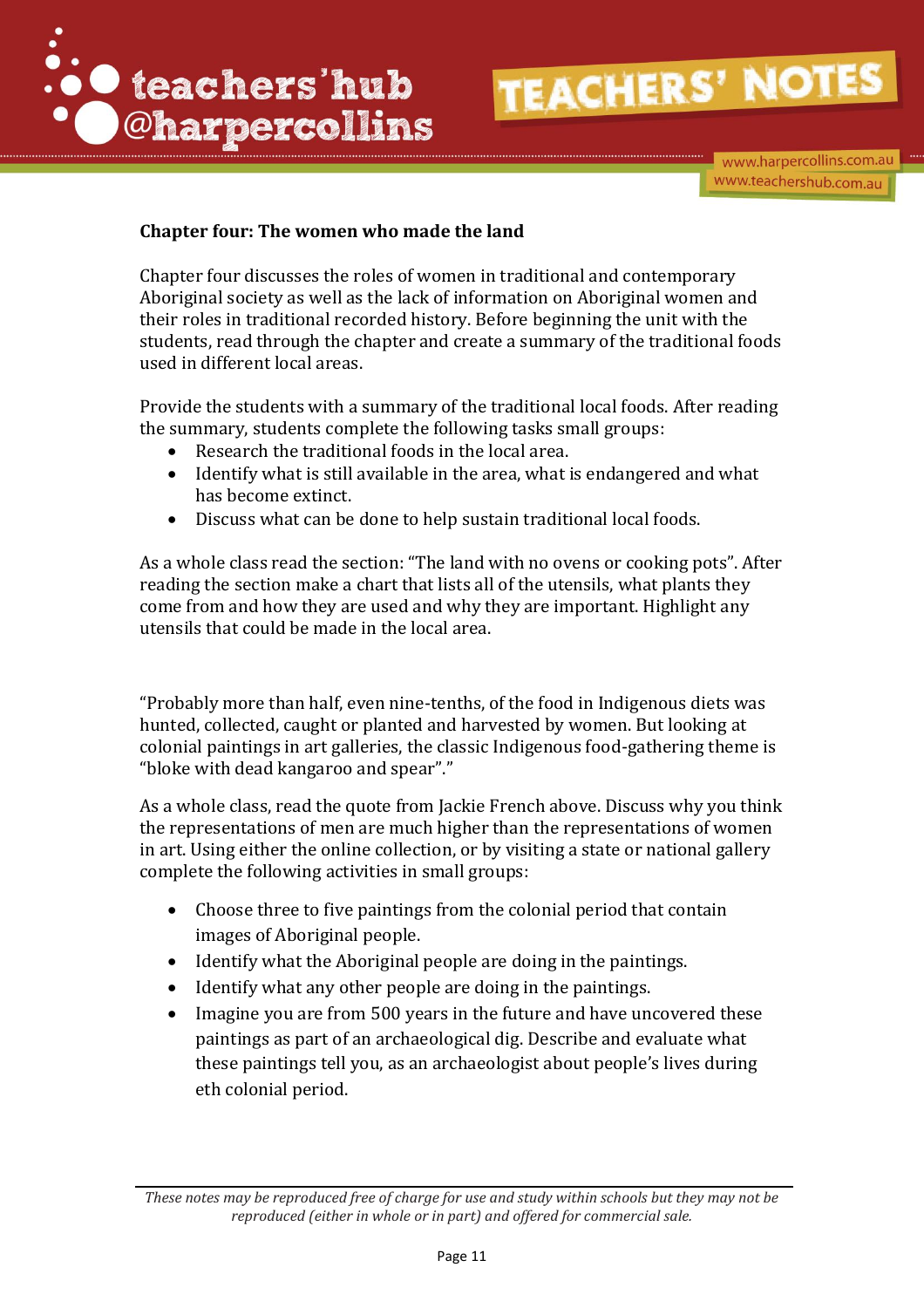

www.harpercollins.com.au www.teachershub.com.au

#### **Chapter five: Terra incognita: Dreams of gold, and a land without grass**

Chapter five discusses the aspirations and driving forces of colonialism and the European Expansion. The chapter explores the European search for spices, land, gold and indigenous populations that could be enslaved to help build the colonies. The chapter also explores the difficulties and misconceptions associated with the European exploration of Australia.

The complexities of the content explored in this chapter make it a good chapter for teacher background and reference. Possible activities that a teacher may wish to explore after they have read this chapter include:

- Discussing with students the possible reasons for colonial expansion
- Identifying why Australia did not fit the traditional requirements of a country that was colonized
- Inviting discussion about the slave trade in relation to European expansion

Read the quote from Prime Minister Tony Abbott below. Working in small groups, ask the students to discuss how they feel about this statement based on what the students have learnt so far in their study of history. Students prepare a short speech for the class that presents their reactions to the speech.

*"I guess our country owes its existence to a form of foreign investment by the British government in the then unsettled or scarcely settled great south land."* 

Prime Minister Tony Abbott Melbourne Institute Economic Conference, July 3, 2014.

*These notes may be reproduced free of charge for use and study within schools but they may not be reproduced (either in whole or in part) and offered for commercial sale.*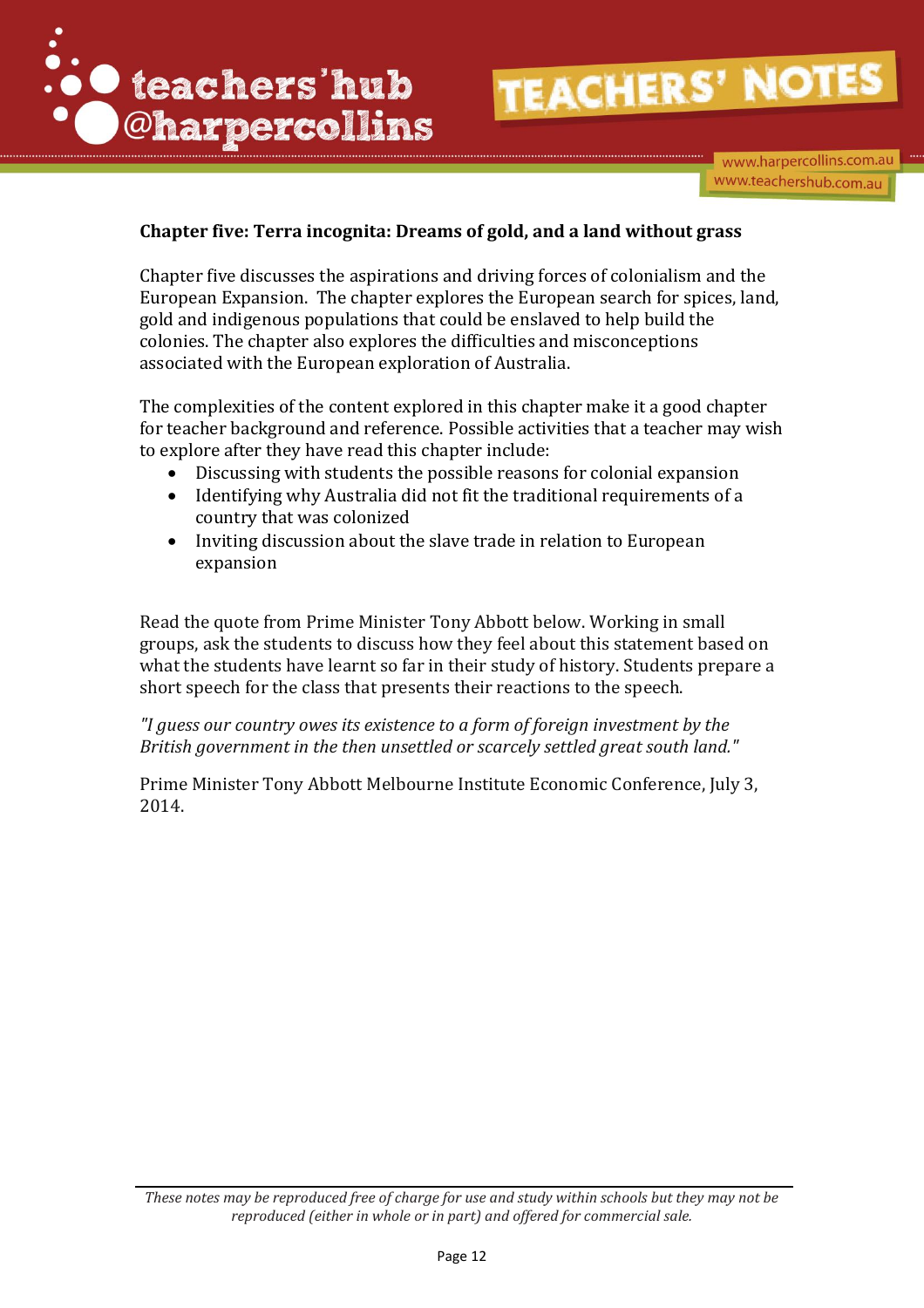

www.harpercollins.com.au www.teachershub.com.au

#### **Chapter six: The goat, the grocer's assistant and the mistake that lead to a nation.**

Chapter six looks at the myth of the "discovery" of Australia by Banks and Cook. The chapter also examines the myths surrounding the men themselves. The chapter also provides an in depth list of the inventory of the HMAS Bark *Endeavour*, the requirements of the ship during the journey as well as the voyage itself.

Before beginning the unit, the teacher should and summarise the information on both Cook and Banks including references to their character. Using this summary and their own research, the students create a profile for each of the men.

In small groups, the students read pages 95 – 96 with a focus on the inventory of the HMAS Bark *Endeavour.* After reading the relevant sections of the text, the students should complete the following task:

- List the inventory that was on the ship
- Identify the nutritional value of each of the foods using the internet and other sources
- Evaluate how effective these stores of foods would have been for a sea voyage and suggest alternative foods.

"Australia was colonised by mistake" (p. 92). Discuss this statement as a whole class. After the discussion, the students write a one-paragraph response to this statement.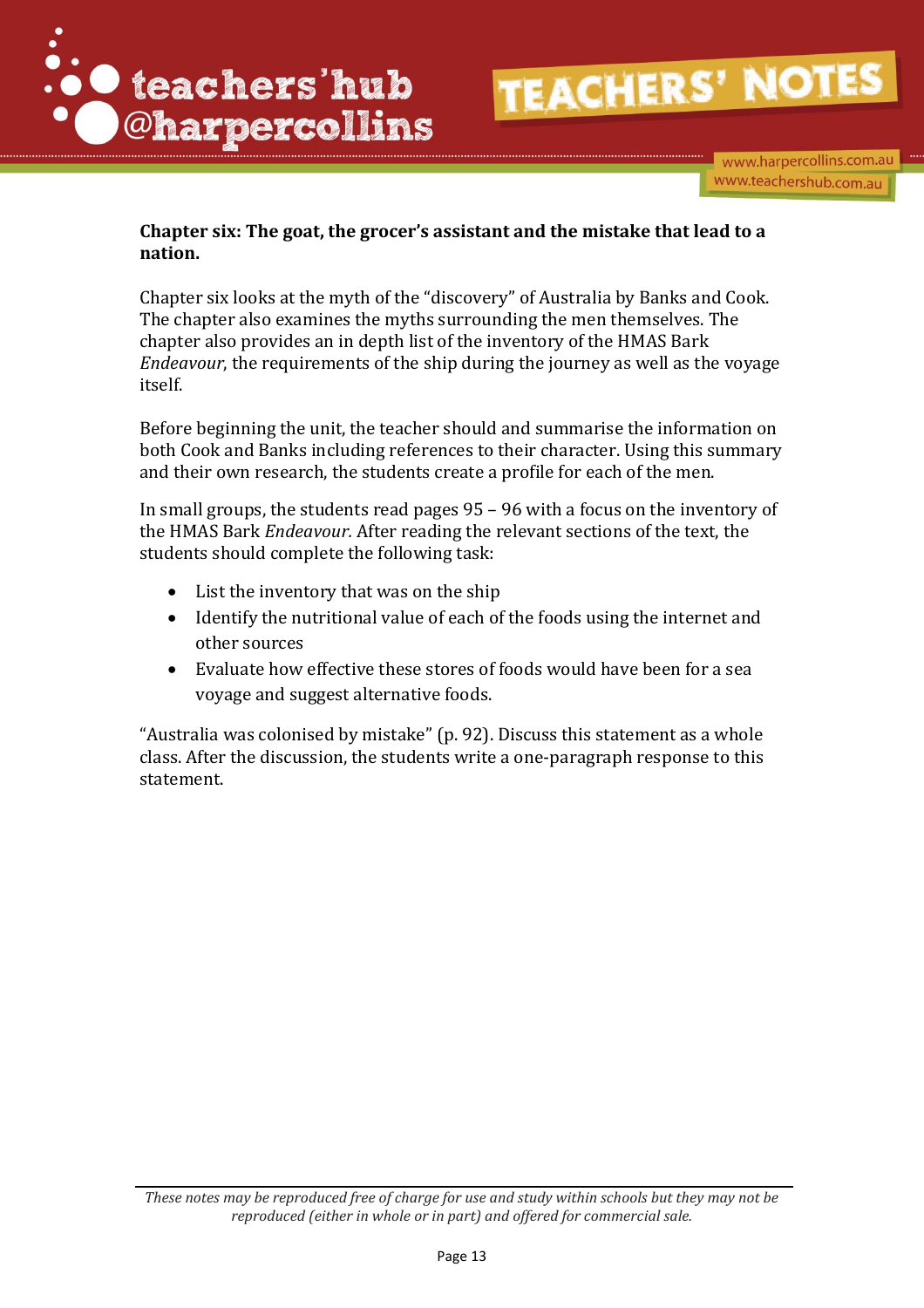

www.harpercollins.com.au www.teachershub.com.au

#### **Chapter seven: The colony that didn't starve**

Chapter seven explores the stores brought by the first fleet on the voyage from England to Australia. The chapter also explores the experiences of the first fleet and the experiences of the Aboriginal people upon the arrival of the first fleet.

In small groups, students scan through the section "supplying a new land" and complete the following tasks:

- List the seeds that banks identified for the fleets stores.
- Choose 5 -10 items and identify the needs of each of the items in regards to soil, sun, water and any other environmental conditions.
- Compare these needs to the soil, sun, water and other environmental conditions in Sydney.
- Students then create their own list of 5 seeds that could be grown in Sydney that would have been of benefit to the people on the first fleet.
- Students create a list of  $5 10$  seeds that could be grown in their local area that would be of been of benefit to the people on the first fleet justifying their choices.

Extension: Using the list of traditional foods from the activities in chapter four and the list of seeds sent by Banks in this chapter, discuss as a class a more sustainable approach to establishing the colony that arrived in Sydney in 1788.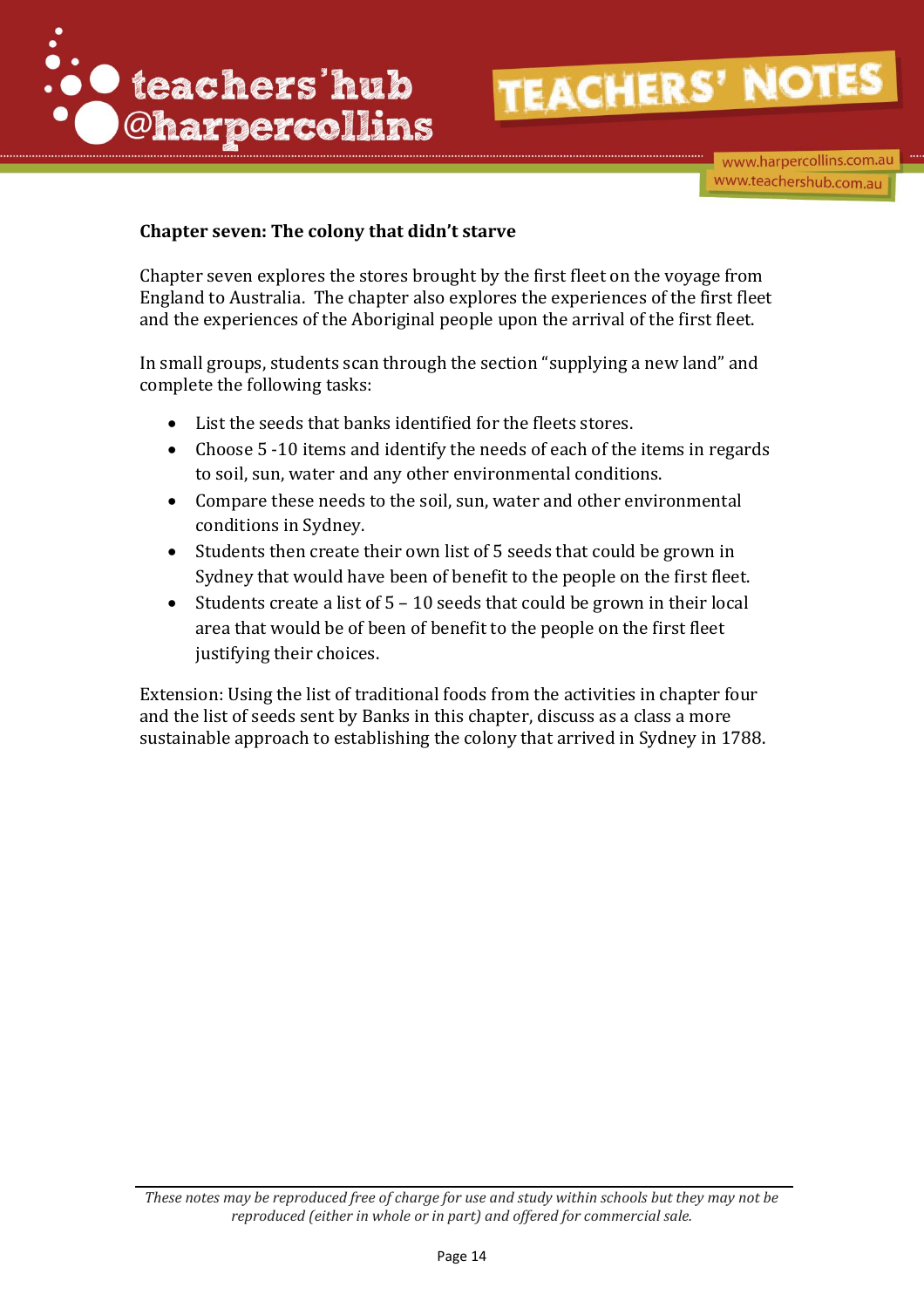

#### **Concluding the unit**

After completing the activities in these notes, conclude the unit with one. Or more of the following activities:

"History is our future"

In small groups complete the following tasks:

- Define the words "history", "our" and "future"
- Discuss why knowing our history is important for our future.
- Prepare a short, digital presentation that shows the importance of knowing our history in order to protect our future.

"Without geography, we cannot understand history"

In small groups complete the following tasks:

- Define the words "geography", "understand" and "history"
- Discuss why you think it is important to understand geography in order to understand history giving examples from this unit.
- Choose one example from the discussion and create a multi-modal presentation about the importance of the relationship between geography and history.

If you could go back in time, what advice would you give the people of the First Fleet as they leave for Australia? How would you help them to understand the concepts of "sustainability" and "cooperation" upon their arrival to Australia?

Reflecting on what you have learnt during this unit, what have been the three most important lessons/facts/pieces of information for you? Why are they important to you? How can you use what you have learnt in your everyday life? Write a letter to your future children or grandchildren about the things that you have learnt during this unit of work and how you hope to use this knowledge to create a better future. Share your letter with another member of the class using a "think, pair, share" strategy. Make any changes to the letter that you think are necessary after completing the "think, pair, share". Edit and publish your letter using the appropriate format such as an email, blog or word processed document.

*These notes may be reproduced free of charge for use and study within schools but they may not be reproduced (either in whole or in part) and offered for commercial sale.*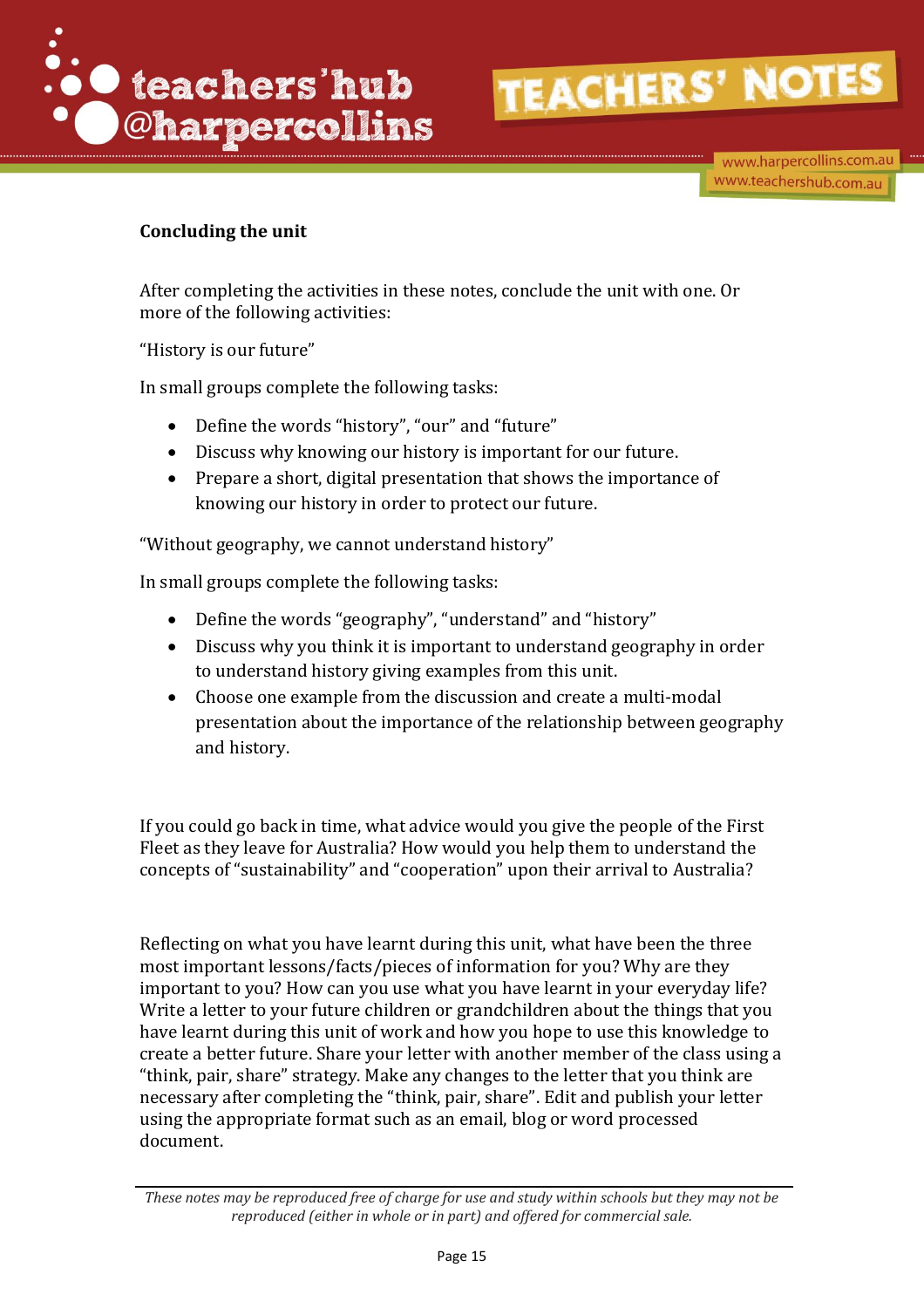



www.harpercollins.com.au www.teachershub.com.au

#### **Black line masters**

#### **Reading Chart**

Title of the text\_

| Chapter title          | Chapter title          | Chapter title          |
|------------------------|------------------------|------------------------|
| Key concepts and ideas | Key concepts and ideas | Key concepts and ideas |
| Key quotes             | Key quotes             | Key quotes             |
| New words              | New words              | New words              |

*These notes may be reproduced free of charge for use and study within schools but they may not be reproduced (either in whole or in part) and offered for commercial sale.*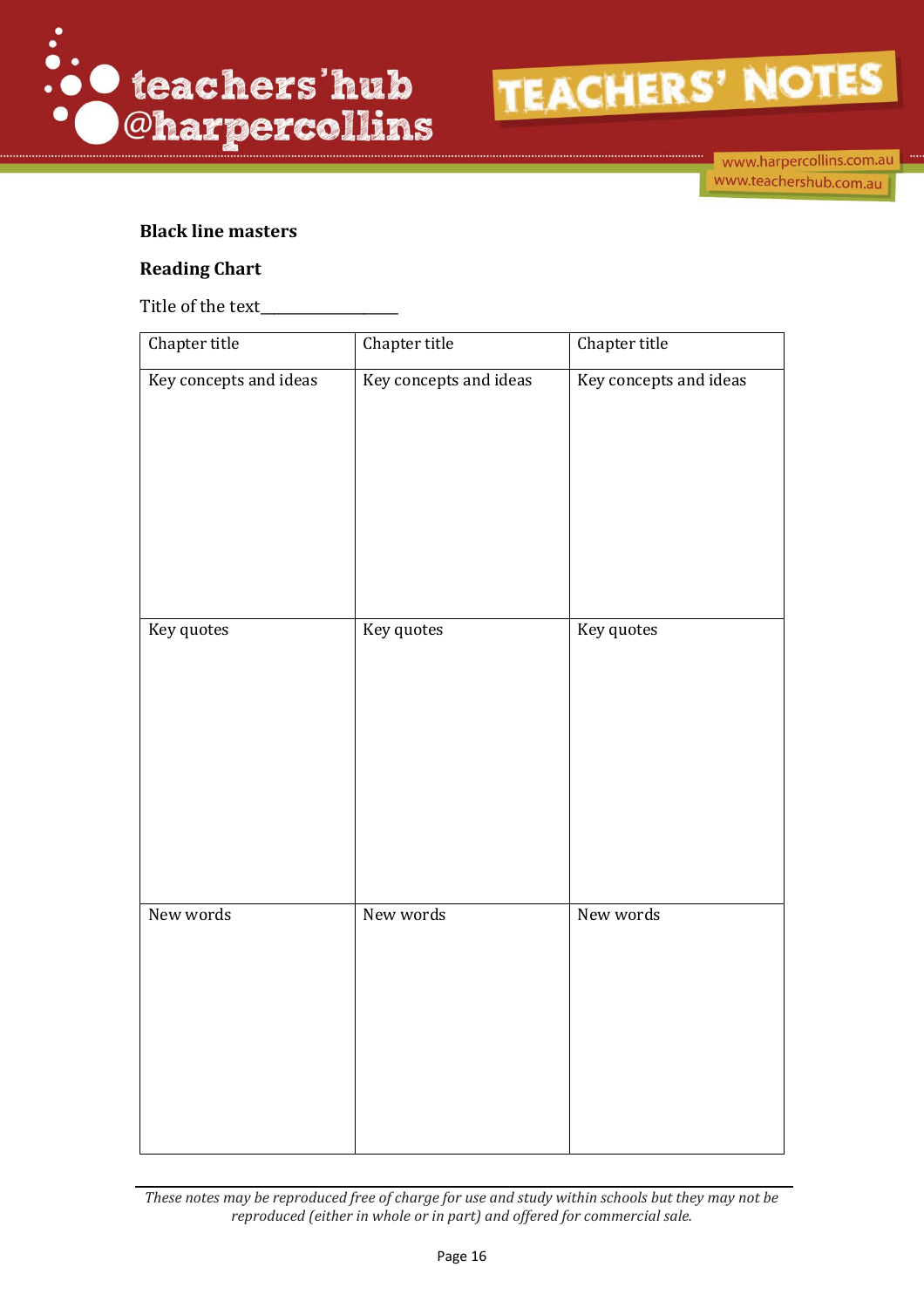



| Any other information | Any other information | Any other information |
|-----------------------|-----------------------|-----------------------|
|                       |                       |                       |
|                       |                       |                       |
|                       |                       |                       |
|                       |                       |                       |
|                       |                       |                       |
|                       |                       |                       |
|                       |                       |                       |
|                       |                       |                       |
|                       |                       |                       |
|                       |                       |                       |
|                       |                       |                       |

#### **Compare and Contrast chart**

Topic One\_\_\_\_\_\_\_\_\_\_\_\_\_\_\_\_\_\_\_\_\_\_\_\_\_\_\_\_ Topic Two\_\_\_\_\_\_\_\_\_\_\_\_\_\_\_\_\_\_\_\_\_\_\_\_\_\_\_\_\_\_

How they are alike

#### How they are different

*These notes may be reproduced free of charge for use and study within schools but they may not be reproduced (either in whole or in part) and offered for commercial sale.*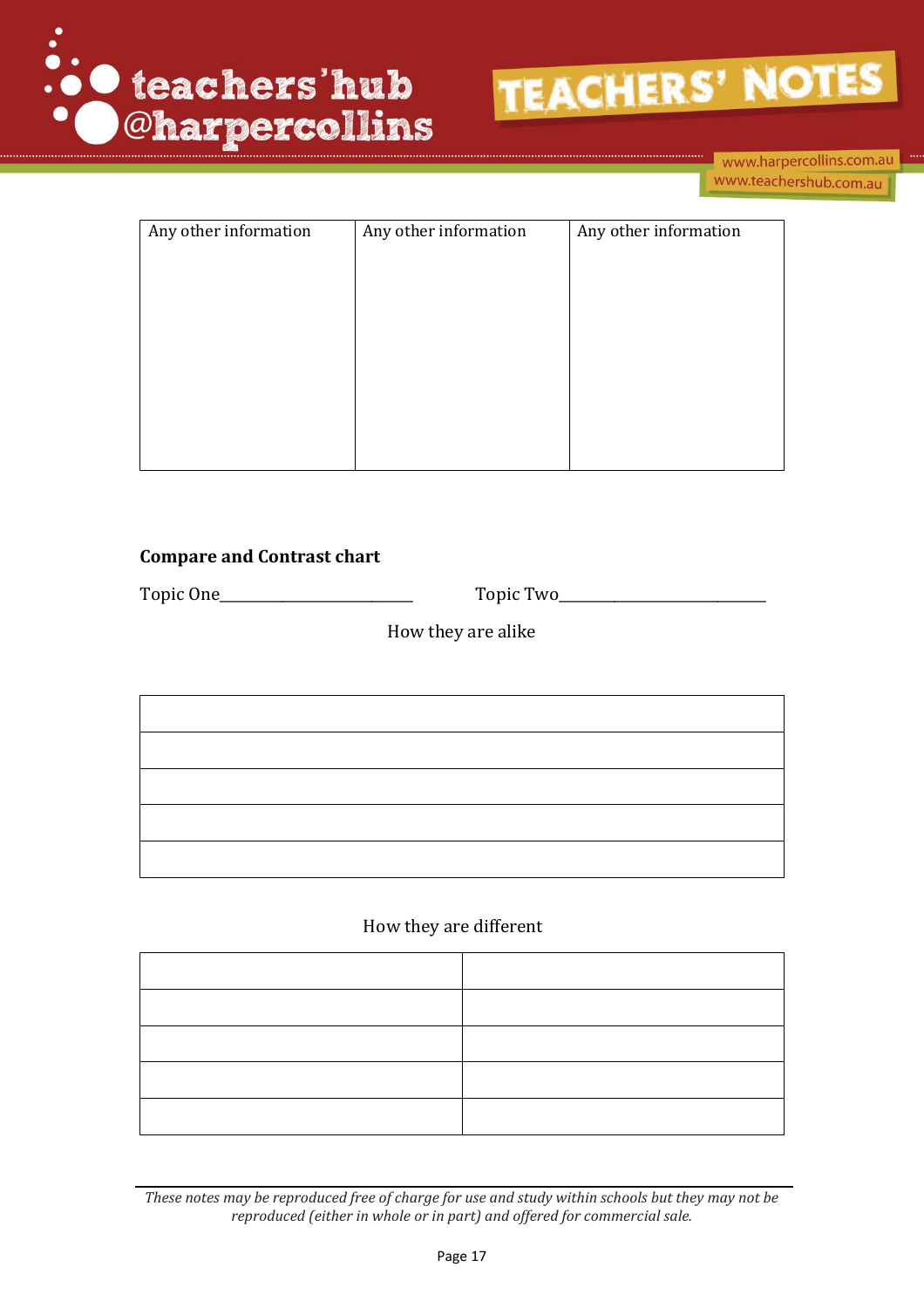



www.harpercollins.com.au www.teachershub.com.au

#### **Storyboard**

| Layout/screen | Layout/screen | Layout/screen | Layout/screen | Layout/screen |
|---------------|---------------|---------------|---------------|---------------|
|               |               |               |               |               |
|               |               |               |               |               |
|               |               |               |               |               |
|               |               |               |               |               |
|               |               |               |               |               |
|               |               |               |               |               |
|               |               |               |               |               |
|               |               |               |               |               |
|               |               |               |               |               |
|               |               |               |               |               |
|               |               |               |               |               |
|               |               |               |               |               |
|               |               |               |               |               |
|               |               |               |               |               |
|               |               |               |               |               |
|               |               |               |               |               |
|               |               |               |               |               |
|               |               |               |               |               |
|               |               |               |               |               |
|               |               |               |               |               |
| Narrative     |               |               |               |               |
|               |               |               |               |               |
|               |               |               |               |               |
|               |               |               |               |               |
|               |               |               |               |               |
|               |               |               |               |               |
|               |               |               |               |               |
|               |               |               |               |               |
|               |               |               |               |               |

*These notes may be reproduced free of charge for use and study within schools but they may not be reproduced (either in whole or in part) and offered for commercial sale.*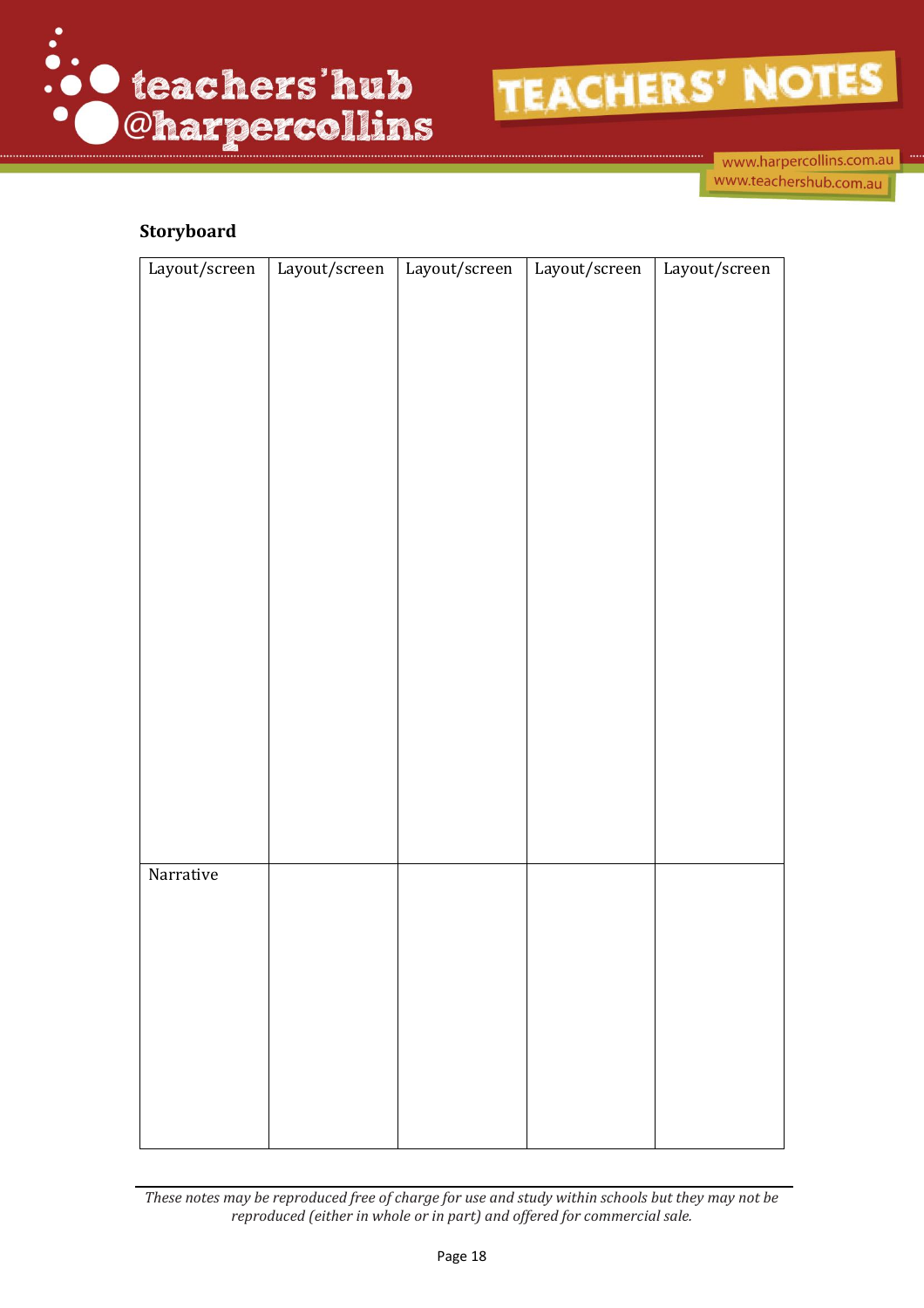

www.harpercollins.com.au www.teachershub.com.au

| Key quotes and |  |  |
|----------------|--|--|
| language to be |  |  |
| used           |  |  |
|                |  |  |
|                |  |  |
|                |  |  |
|                |  |  |
|                |  |  |
|                |  |  |
|                |  |  |
|                |  |  |
|                |  |  |
|                |  |  |
|                |  |  |
|                |  |  |
|                |  |  |
|                |  |  |
|                |  |  |
|                |  |  |
|                |  |  |
| Other          |  |  |
| important      |  |  |
| information    |  |  |
|                |  |  |
|                |  |  |
|                |  |  |
|                |  |  |
|                |  |  |
|                |  |  |
|                |  |  |
|                |  |  |
|                |  |  |
|                |  |  |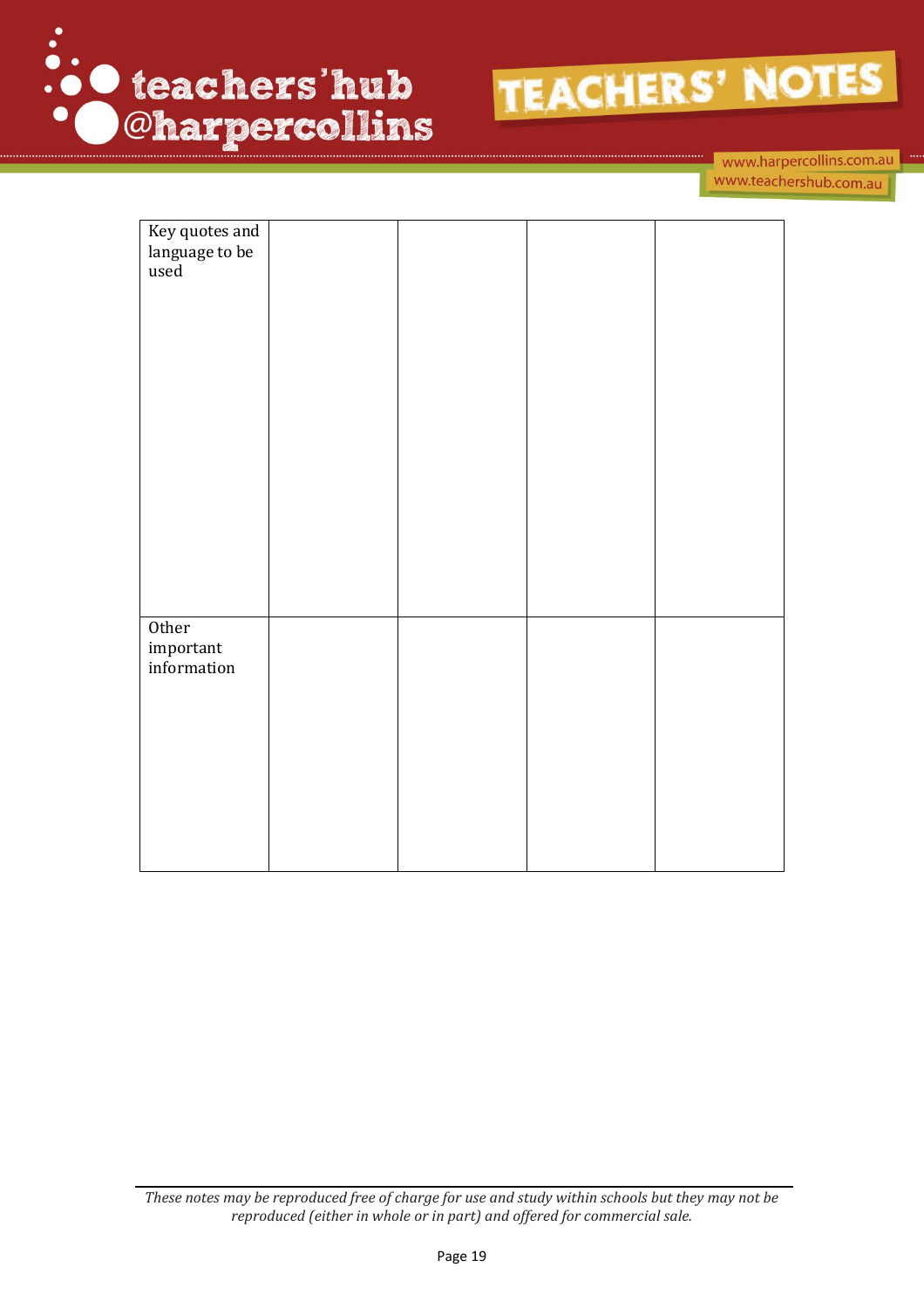

www.harpercollins.com.au www.teachershub.com.au

#### **KWL Chart**

| What I Know<br>Learnt | What I Would Like to Know | What I |
|-----------------------|---------------------------|--------|
|                       |                           |        |
|                       |                           |        |
|                       |                           |        |
|                       |                           |        |
|                       |                           |        |
|                       |                           |        |
|                       |                           |        |
|                       |                           |        |
|                       |                           |        |
|                       |                           |        |

*These notes may be reproduced free of charge for use and study within schools but they may not be reproduced (either in whole or in part) and offered for commercial sale.*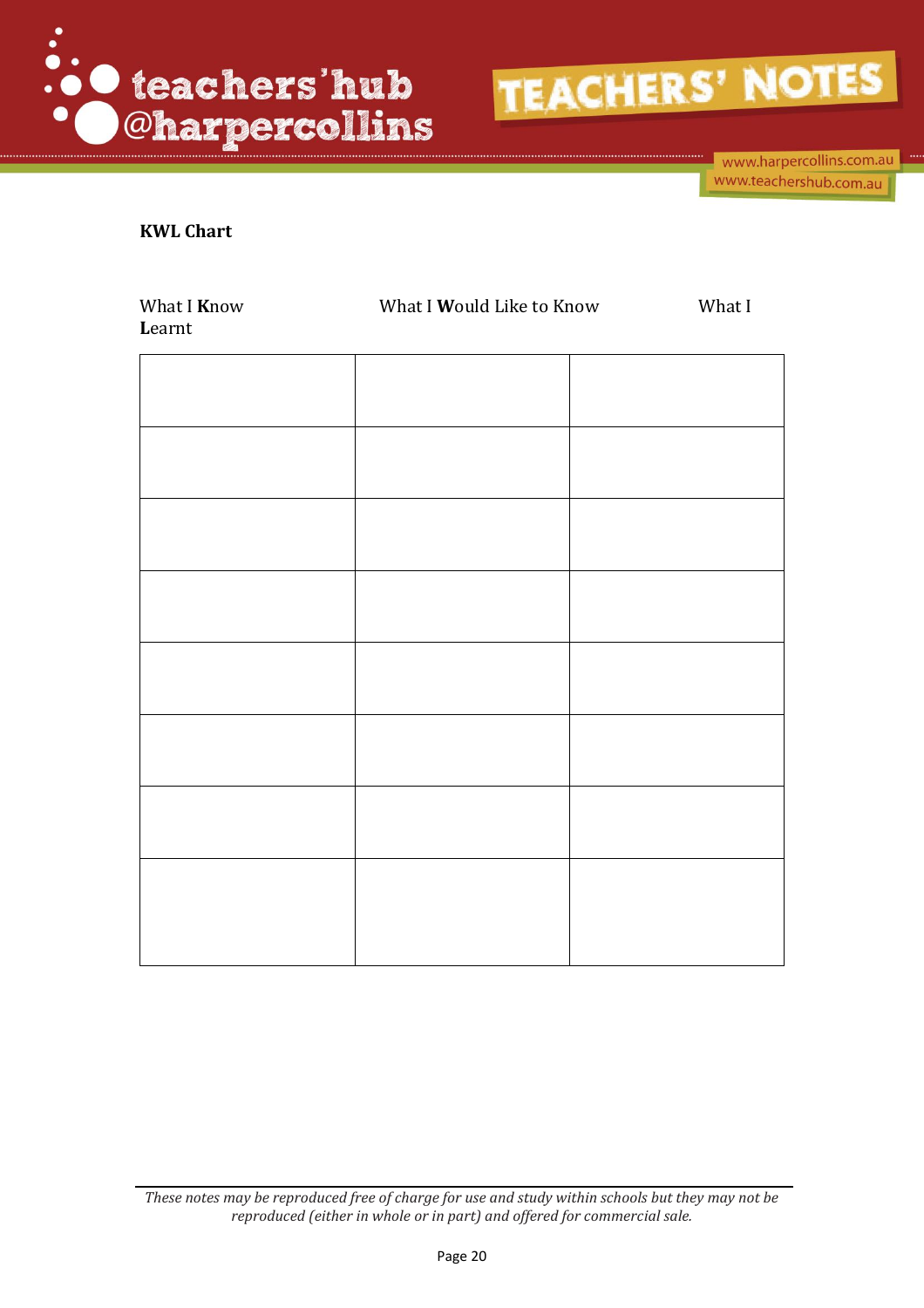

www.harpercollins.com.au www.teachershub.com.au

**Bibliography and additional resources Jackie French** Jackie French's official website [http://www.jackiefrench.com](http://www.jackiefrench.com/)

Jackie French – Children's Laureate <http://www.childrenslaureate.org.au/laureates/jackie-french/>

Jackie French - *I spy a great reader: how to unlock the literacy secret and get your child hooked on books*.

[http://www.harpercollins.com.au/books/Spy-Great-Reader-Jackie-](http://www.harpercollins.com.au/books/Spy-Great-Reader-Jackie-French/?isbn=9780732299521)[French/?isbn=9780732299521](http://www.harpercollins.com.au/books/Spy-Great-Reader-Jackie-French/?isbn=9780732299521)

There is an extensive bibliography at the end of *Let the Land Speak*. The list of websites below, are designed to help give students a starting point for the activities contained within these notes.

#### **Chapter One**

The Australian Museum: The Spread of People to Australia <http://australianmuseum.net.au/The-spread-of-people-to-Australia>

Australian Government: Our People <http://australia.gov.au/about-australia/our-country/our-people>

Australian Geographic: DNA confirms Aboriginal culture one of Earth' oldest

[http://www.australiangeographic.com.au/news/2011/09/dna-confirms](http://www.australiangeographic.com.au/news/2011/09/dna-confirms-aboriginal-culture-one-of-earths-oldest/)[aboriginal-culture-one-of-earths-oldest/](http://www.australiangeographic.com.au/news/2011/09/dna-confirms-aboriginal-culture-one-of-earths-oldest/)

*These notes may be reproduced free of charge for use and study within schools but they may not be reproduced (either in whole or in part) and offered for commercial sale.*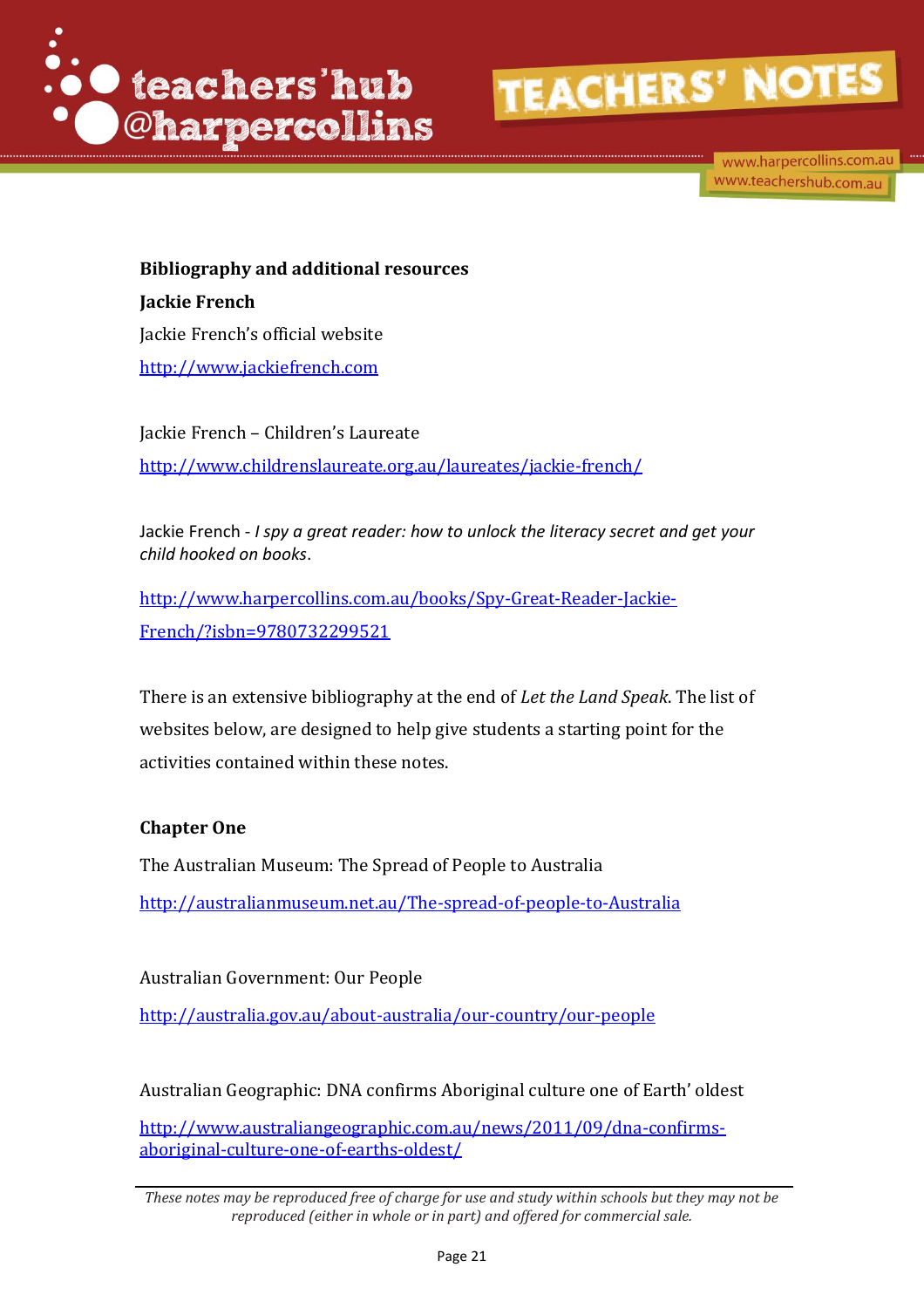

www.harpercollins.com.au www.teachershub.com.au

#### **Chapter Two**

AIATSIS Indigenous language map <http://www.aiatsis.gov.au/asp/map.html>

Australian Government: Australian indigenous architecture

[http://australia.gov.au/about-australia/australian-story/austn-indigenous](http://australia.gov.au/about-australia/australian-story/austn-indigenous-architecture)[architecture](http://australia.gov.au/about-australia/australian-story/austn-indigenous-architecture)

Australian Geographic: Living the traditional Aboriginal life

[http://www.australiangeographic.com.au/topics/history](http://www.australiangeographic.com.au/topics/history-culture/2010/12/living-the-traditional-aboriginal-life/)[culture/2010/12/living-the-traditional-aboriginal-life/](http://www.australiangeographic.com.au/topics/history-culture/2010/12/living-the-traditional-aboriginal-life/)

Aboriginal culture: Traditional Life

<http://www.aboriginalculture.com.au/housing.shtml>

**Chapter Three**

Aboriginal Kinship

<http://www.nlc.org.au/articles/info/understanding-kinship/>

Aboriginal Kinship and Skin Names

<http://www.clc.org.au/articles/info/aboriginal-kinship>

#### **Chapter Four**

*These notes may be reproduced free of charge for use and study within schools but they may not be reproduced (either in whole or in part) and offered for commercial sale.*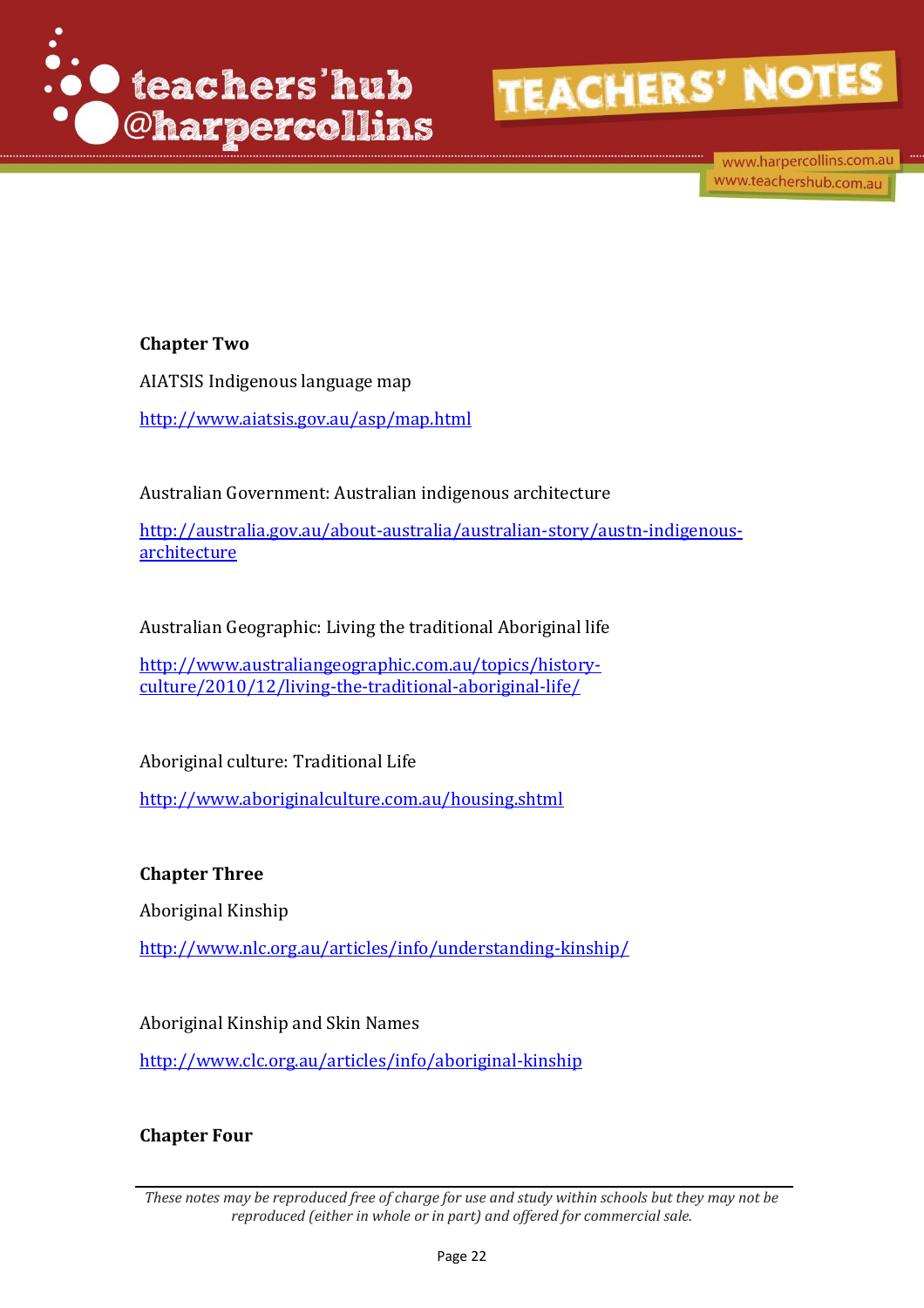

www.harpercollins.com.au www.teachershub.com.au

Aboriginal Women and the relationship to land

[http://www.aiatsis.gov.au/ntru/nativetitleconference/conf2005/papers/JonesJ.](http://www.aiatsis.gov.au/ntru/nativetitleconference/conf2005/papers/JonesJ.pdf) [pdf](http://www.aiatsis.gov.au/ntru/nativetitleconference/conf2005/papers/JonesJ.pdf)

#### **Chapter Five**

Australian History: European Exploration <http://www.australianhistory.org/exploration>

The History Channel: The Age of Exploration

[http://www.history.co.uk/shows/mankind-the-story-of-all-of-us/articles/the](http://www.history.co.uk/shows/mankind-the-story-of-all-of-us/articles/the-age-of-exploration)[age-of-exploration](http://www.history.co.uk/shows/mankind-the-story-of-all-of-us/articles/the-age-of-exploration)

#### **Chapter Six**

Australian Dictionary of Biography: Joseph Banks <http://adb.anu.edu.au/biography/banks-sir-joseph-1737>

Australian Dictionary of Biography: James Cook

<http://adb.anu.edu.au/biography/cook-james-1917>

Australian Geographic: On this day Captain James Cook sets sail

[http://www.australiangeographic.com.au/blogs/on-this-day/2011/08/on-this](http://www.australiangeographic.com.au/blogs/on-this-day/2011/08/on-this-day-captain-james-cook-sets-sail/)[day-captain-james-cook-sets-sail/](http://www.australiangeographic.com.au/blogs/on-this-day/2011/08/on-this-day-captain-james-cook-sets-sail/)

Australian National Biographical Notes: Joseph Banks

<http://www.anbg.gov.au/biography/banks.biography.html>

*These notes may be reproduced free of charge for use and study within schools but they may not be reproduced (either in whole or in part) and offered for commercial sale.*